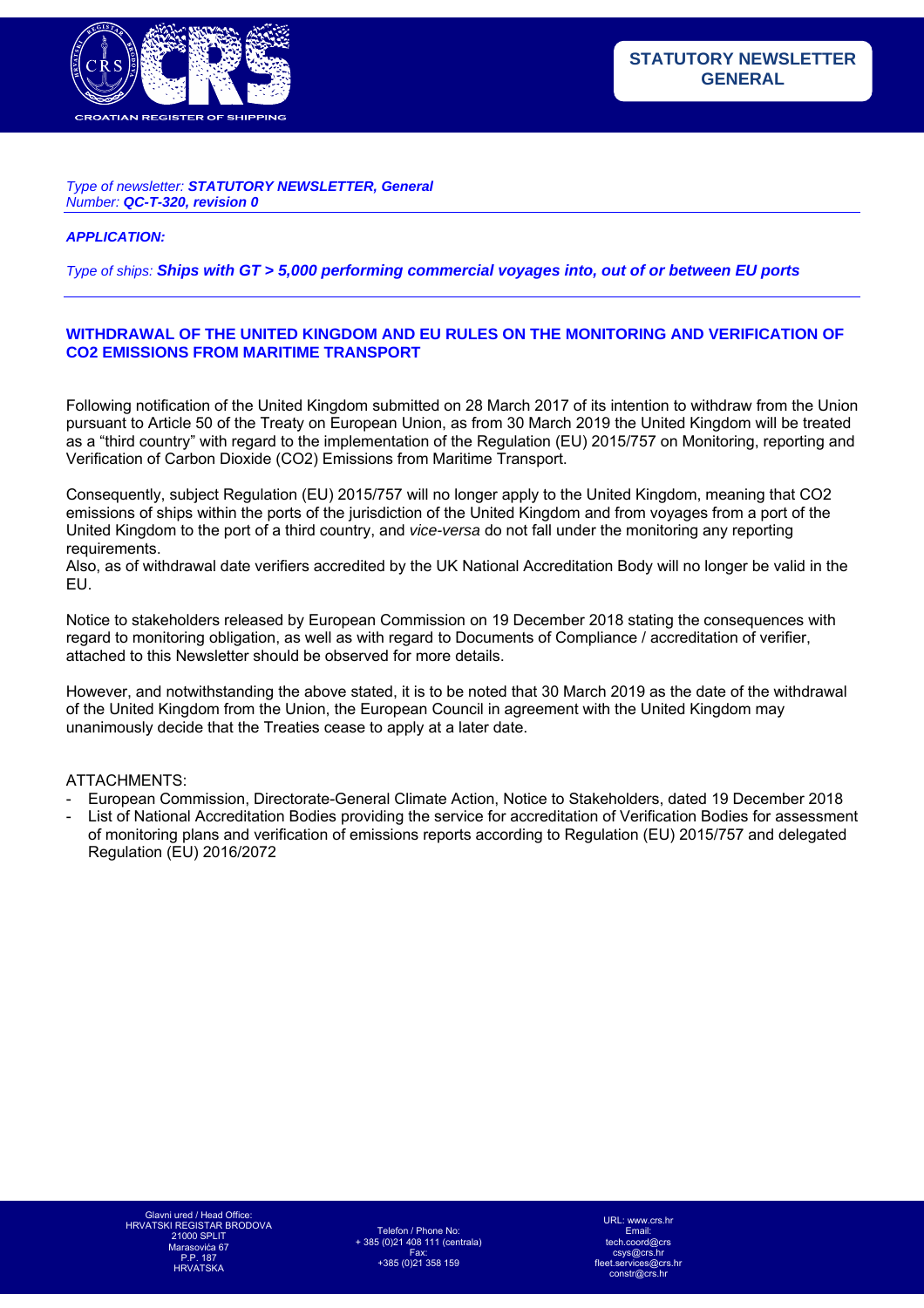

Brussels, 19 December 2018

# **NOTICE TO STAKEHOLDERS**

# **WITHDRAWAL OF THE UNITED KINGDOM AND EU RULES ON THE MONITORING AND VERIFICATION OF CO<sup>2</sup> EMISSIONS FROM MARITIME TRANSPORT**

The United Kingdom submitted on 29 March 2017 the notification of its intention to withdraw from the Union pursuant to Article 50 of the Treaty on European Union. This means that as from 30 March 2019, 00:00h (CET) ('the withdrawal date')<sup>1</sup> the United Kingdom will be a 'third country'.<sup>2</sup>

Preparing for the withdrawal is not just a matter for EU and national authorities but also for private parties.

In view of the uncertainties surrounding the ratification of the Withdrawal Agreement, all interested parties, and especially economic operators, are reminded of legal repercussions, which need to be considered when the United Kingdom becomes a third country.

Subject to the transition period provided for in the draft Withdrawal Agreement,<sup>3</sup> as of the withdrawal date, the EU rules governing reporting, monitoring and verification of  $CO<sub>2</sub>$  emissions from maritime transport, and in particular, Regulation (EU) 2015/757 on the Monitoring, Reporting and Verification of Carbon Dioxide  $(CO<sub>2</sub>)$  Emissions from Maritime Transport, $4$  no longer apply to the United Kingdom. This has in particular the following consequences:

## **1. SCOPE OF THE MONITORING OBLIGATION**

According to Articles 4(1) and 6(1) of Regulation (EU) 2015/757, companies shall monitor and report  $CO_2$  emissions of their ships – regardless of their flag – within Member State ports and for any voyage to or from the port of a Member State. Companies have to submit monitoring plans to accredited verifiers setting out inter

 $\frac{1}{1}$ In accordance with Article 50(3) of the Treaty on European Union, the European Council, in agreement with the United Kingdom, may unanimously decide that the Treaties cease to apply at a later date.

<sup>&</sup>lt;sup>2</sup> A third country is a country not member of the EU.

<sup>3</sup> Cf. Part four of the draft *Agreement on the withdrawal of the United Kingdom of Great Britain and Northern Ireland from the European Union and the European Atomic Energy Community*, as agreed at negotiator's level on 14 November 2018 [\(https://ec.europa.eu/commission/publications/draft](https://ec.europa.eu/commission/publications/draft-agreement-withdrawal-uk-eu-agreed-negotiators-level-14-november-2018-including-text-article-132_en)[agreement-withdrawal-uk-eu-agreed-negotiators-level-14-november-2018-including-text-article-](https://ec.europa.eu/commission/publications/draft-agreement-withdrawal-uk-eu-agreed-negotiators-level-14-november-2018-including-text-article-132_en)132 en)

<sup>4</sup> OJ L 123, 19.5.2015, p. 55.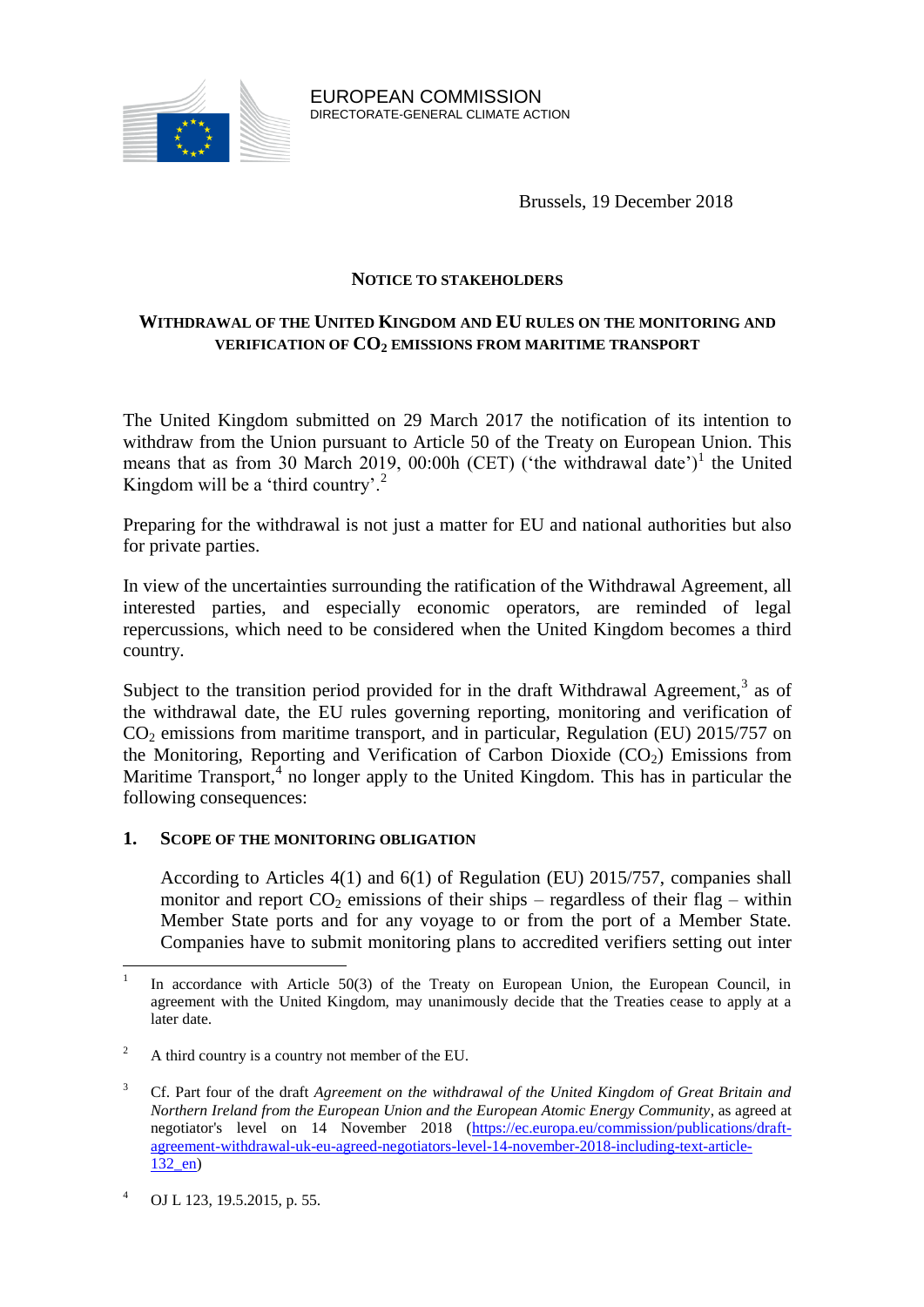alia the monitoring method for each of their ships, as well as verified annual emission reports containing all relevant data to the European Commission and the authorities of the Flag State.

As of the withdrawal date,  $CO<sub>2</sub>$  emissions

- of ships within ports under the jurisdiction of the United Kingdom; and
- from voyages from a port of the United Kingdom to the port of a third country, and *vice-versa*

do not fall under these monitoring and reporting requirements.

## **2. DOCUMENTS OF COMPLIANCE; ACCREDITATION OF VERIFIERS**

According to Articles 13 and 17 of Regulation (EU) 2015/757, a verifier shall assess the conformity of the monitoring plan with the Regulation and issue a document of compliance.

According to Article 17(4) of Regulation (EU) 2015/757, the verifier shall inform the Commission and the flag State of the issuance of the document of compliance.<sup>5</sup>

According to Article 16 of Regulation (EU) 2015/757, the verifier has to be accredited by a national accreditation body of an EU Member State in line with Regulation (EC) No 765/2008. 6

As of the withdrawal date, accreditations by the UK National Accreditation Body will no longer be valid in the EU.

As a consequence, as of the withdrawal date, verifiers accredited by the UK National Accreditation Body can no longer issue documents of compliance under Regulation (EU) 2015/757.

The website of the Commission on the Union Registry (https://ec.europa.eu/clima/policies/transport/shipping\_en) provides general information in this regard. These pages will be updated with further information, where necessary.

European Commission Directorate-General Climate Action

 5 In addition, according to Article 18 of Regulation (EU) 2015/757, ships arriving at, within or departing from a port of a Member State have to carry on board a valid document of compliance to demonstrate compliance with the monitoring, reporting and verification obligations under the Regulation.

<sup>&</sup>lt;sup>6</sup> Regulation (EC) No 765/2008 of the European Parliament and of the Council of 9 July 2008 setting out the requirements for accreditation and market surveillance relating to the marketing of products, OJ L 218, 13.8.2008, p. 30.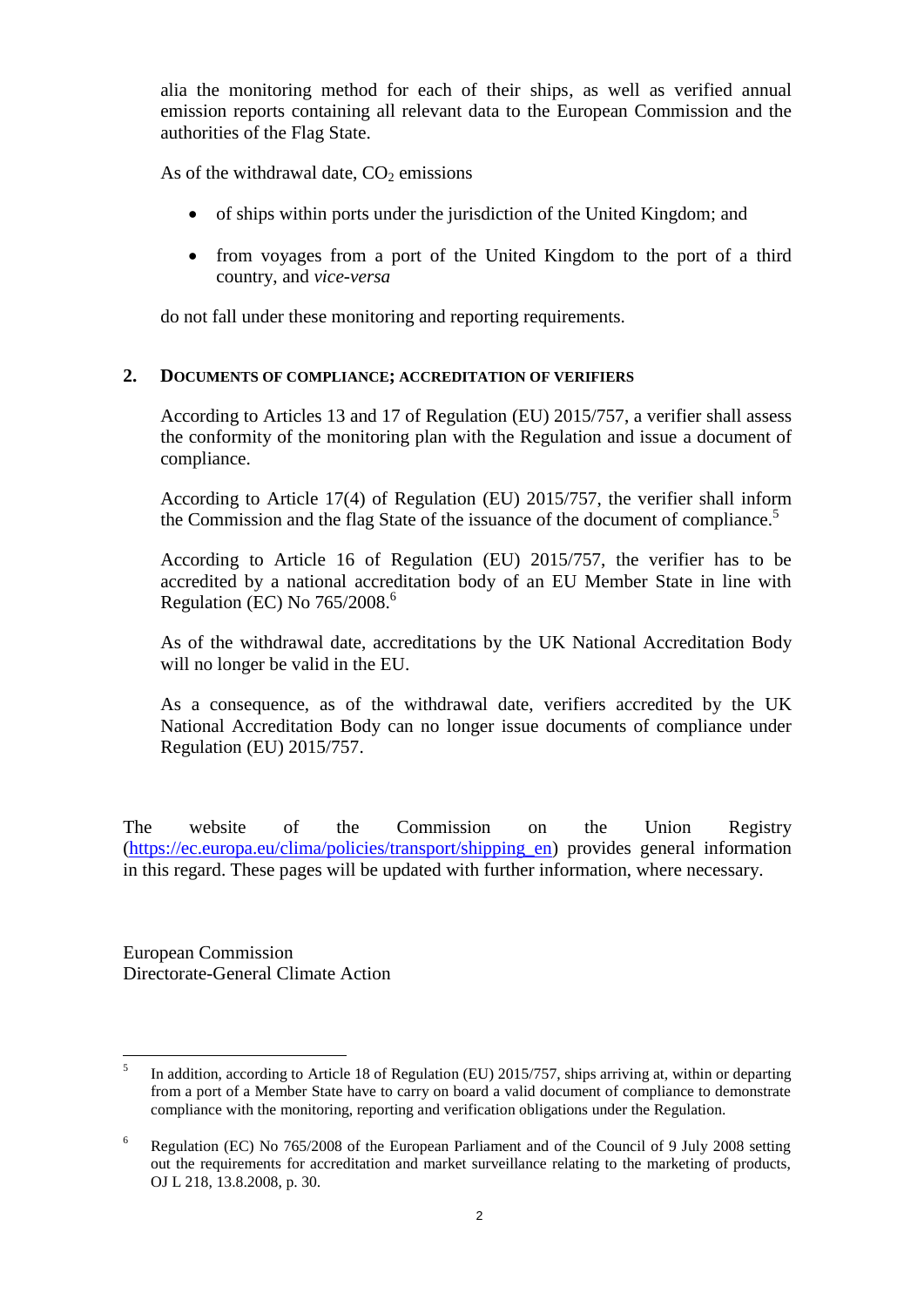

# **EU MRV Shipping**

The following National Accreditation Bodies provide the service for accreditation of Verification Bodies for assessment of monitoring plans and verification of emissions reports according to Regulation (EU) 2015/757 and Delegated Regulation (EU) 2016/2072.

| <b>Bulgaria</b>                                  | Germany                                       |
|--------------------------------------------------|-----------------------------------------------|
| $BAS -$                                          | DAkkS - Deutsche Akkreditierungsstelle GmbH   |
| <b>Executive Agency "Bulgarian Accreditation</b> | Spittelmarkt 10                               |
| Service"                                         | 10117 Berlin                                  |
| 52A Dr. G.M. Dimitrov blvd.                      | Phone: +49 (0) 30 67 059 10                   |
| 1797 Sofia                                       | Fax: +49 (0) 30 67 0591 90                    |
| Phone: +359 2 873 53 02                          | Website: www.dakks.de                         |
| Fax: +359 2 873 53 03                            | E-mail: contact@dakks.de                      |
| Website: www.nab-bas.bg                          | Link to <b>Accredited Verifiers</b>           |
| E-mail: office@nab-bas.bg                        |                                               |
|                                                  |                                               |
| <b>Czech Republic</b>                            | Greece                                        |
| <b>CAI - Czech Accreditation Institute</b>       | <b>ESYD - Hellenic Accreditation System</b>   |
| Olsanska 54/3                                    | 7 Thisseos str                                |
| <b>CZ-130 00 PRAGUE 3</b>                        | 17676 Kallithea ATHENS                        |
| Phone: +420 272 096 222                          | Phone: +30 210 7204 502                       |
| Fax: +420 272 096 221                            | Fax: +30 210 7204 501                         |
| Website: www.cai.cz                              | Website: www.esyd.gr                          |
| E-mail: mail@cai.cz                              | E-mail: ceo@esyd.gr                           |
|                                                  | Link to <b>Accredited Verifiers</b>           |
| <b>Denmark</b>                                   | <b>Italy</b>                                  |
| DANAK - Danish Accreditation                     | ACCREDIA - Ente Italiano di Accreditamento    |
| Dyregaardsvej 5B                                 | Via Guglielmo Saliceto, 7/9                   |
| 2740 Skovlunde                                   | 00161 Roma                                    |
| Phone: +45 77 33 95 00                           | Phone: +39 06 8440991                         |
| Fax: +45 77 33 95 01                             | Fax: +39 06 8841199                           |
| Website: www.danak.org                           | Website: www.accredia.it                      |
| E-mail: danak@danak.dk                           | E-mail: milano@accredia.it                    |
| Link to Accredited Verifiers                     | Link to Accredited Verifiers                  |
|                                                  |                                               |
| <b>Finland</b>                                   | Latvia                                        |
| <b>FINAS - Finnish Accreditation Service</b>     | LATAK - Latvian National Accreditation Bureau |
| P.O. Box 66                                      | 157, kr. Valdemara Str.                       |
| Opastinsilta 12 B                                | LV - 1013 RIGA                                |
| 00521 HELSINKI                                   | Phone: +371 67373051                          |
| Phone: +358 29 5052 000                          | Fax: +371 67362990                            |
| Website: www.finas.fi                            | Website: www.latak.lv                         |
| E-mail: akkreditointi@finas.fi                   | E-mail: administracija@latak.lv               |
|                                                  |                                               |